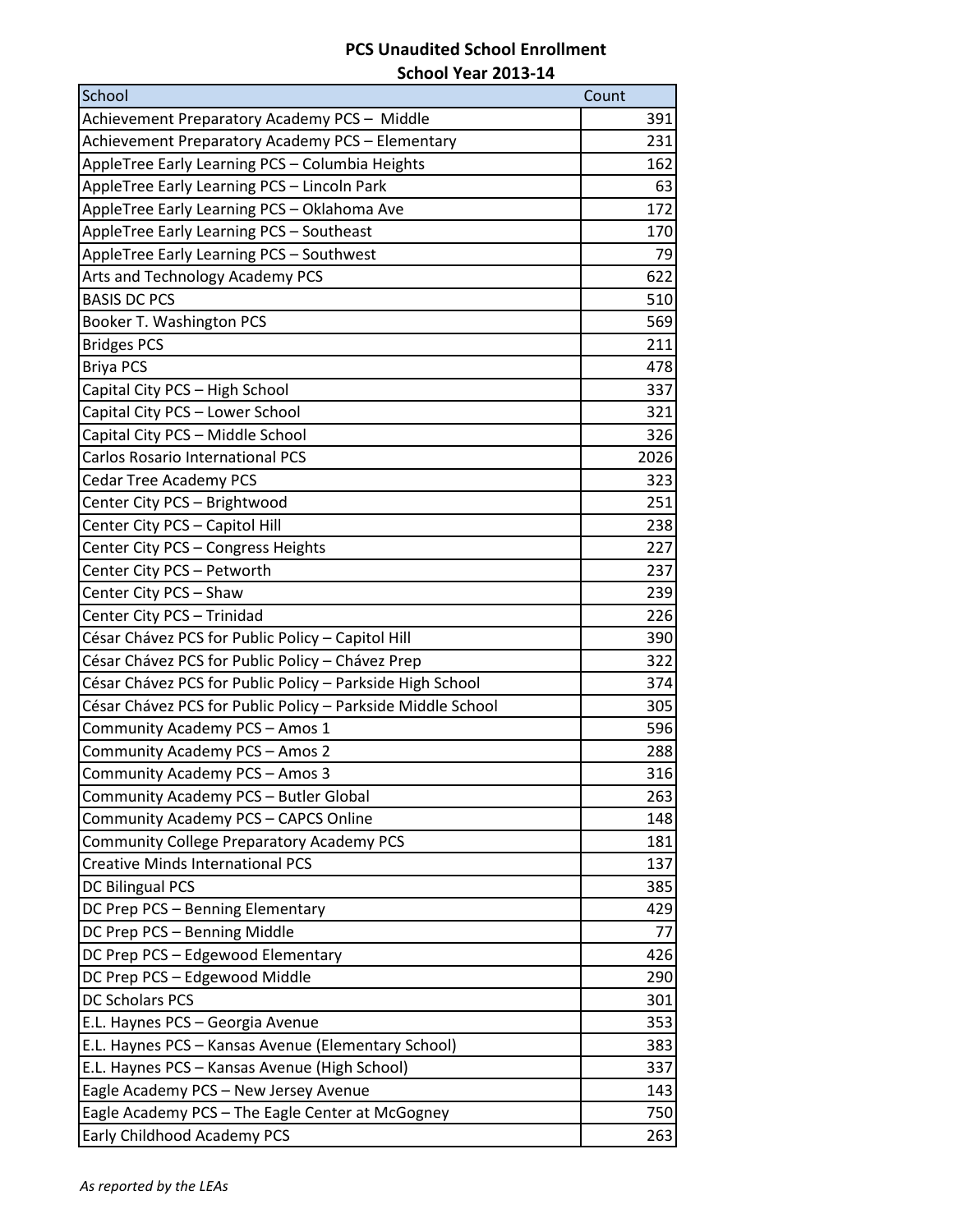## **PCS Unaudited School Enrollment**

**School Year 2013-14**

| Elsie Whitlow Stokes Community Freedom PCS                 | 349 |
|------------------------------------------------------------|-----|
| <b>Excel Academy PCS</b>                                   | 622 |
| Friendship PCS - Blow-Pierce Elementary & Middle           | 652 |
| Friendship PCS - Chamberlain Elementary & Middle           | 722 |
| Friendship PCS - Collegiate Academy                        | 915 |
| Friendship PCS - Southeast Elementary Academy              | 559 |
| Friendship PCS - Technology Preparatory Academy            | 406 |
| Friendship PCS - Woodridge Elementary & Middle             | 507 |
| Hope Community PCS - Lamond                                | 380 |
| Hope Community PCS - Tolson                                | 447 |
| <b>Hospitality High PCS</b>                                | 183 |
| Howard University Math and Science PCS                     | 321 |
| <b>Ideal Academy PCS</b>                                   | 280 |
| Imagine Southeast PCS                                      | 468 |
| <b>Ingenuity Prep PCS</b>                                  | 108 |
| <b>Inspired Teaching Demonstration PCS</b>                 | 268 |
| <b>IDEA PCS</b>                                            | 200 |
| KIPP DC - AIM Academy PCS                                  | 338 |
| KIPP DC - College Preparatory PCS                          | 424 |
| KIPP DC - Connect Academy PCS                              | 203 |
| KIPP DC - Discover Academy PCS                             | 305 |
| KIPP DC - Grow Academy PCS                                 | 304 |
| KIPP DC - Heights Academy PCS                              | 314 |
| KIPP DC - KEY Academy PCS                                  | 334 |
| KIPP DC - Lead Academy PCS                                 | 215 |
| KIPP DC - LEAP Academy PCS                                 | 303 |
| KIPP DC - Promise Academy PCS                              | 409 |
| KIPP DC - Spring Academy PCS                               | 101 |
| KIPP DC - WILL Academy PCS                                 | 388 |
| Latin American Montessori Bilingual PCS                    | 320 |
| LAYC Career Academy PCS                                    | 127 |
| Mary McLeod Bethune Day Academy PCS                        | 376 |
| Maya Angelou PCS - Evans High School                       | 297 |
| Maya Angelou PCS - Evans Middle School                     | 155 |
| Maya Angelou PCS - Young Adult Learning Center             | 152 |
| <b>Meridian PCS</b>                                        | 590 |
| Mundo Verde Bilingual PCS                                  | 274 |
| National Collegiate Preparatory Public Charter High School | 333 |
| Next Step/El Próximo Paso PCS                              | 320 |
| <b>Options PCS</b>                                         | 386 |
| Paul PCS - International High School                       | 253 |
| Paul PCS - Middle School                                   | 416 |
| Perry Street Preparatory PCS                               | 835 |
| Potomac Lighthouse PCS                                     | 450 |
| Richard Wright PCS for Journalism and Media Arts           | 328 |
| <b>Roots PCS</b>                                           | 119 |
| SEED Public Charter School of Washington, DC               | 343 |